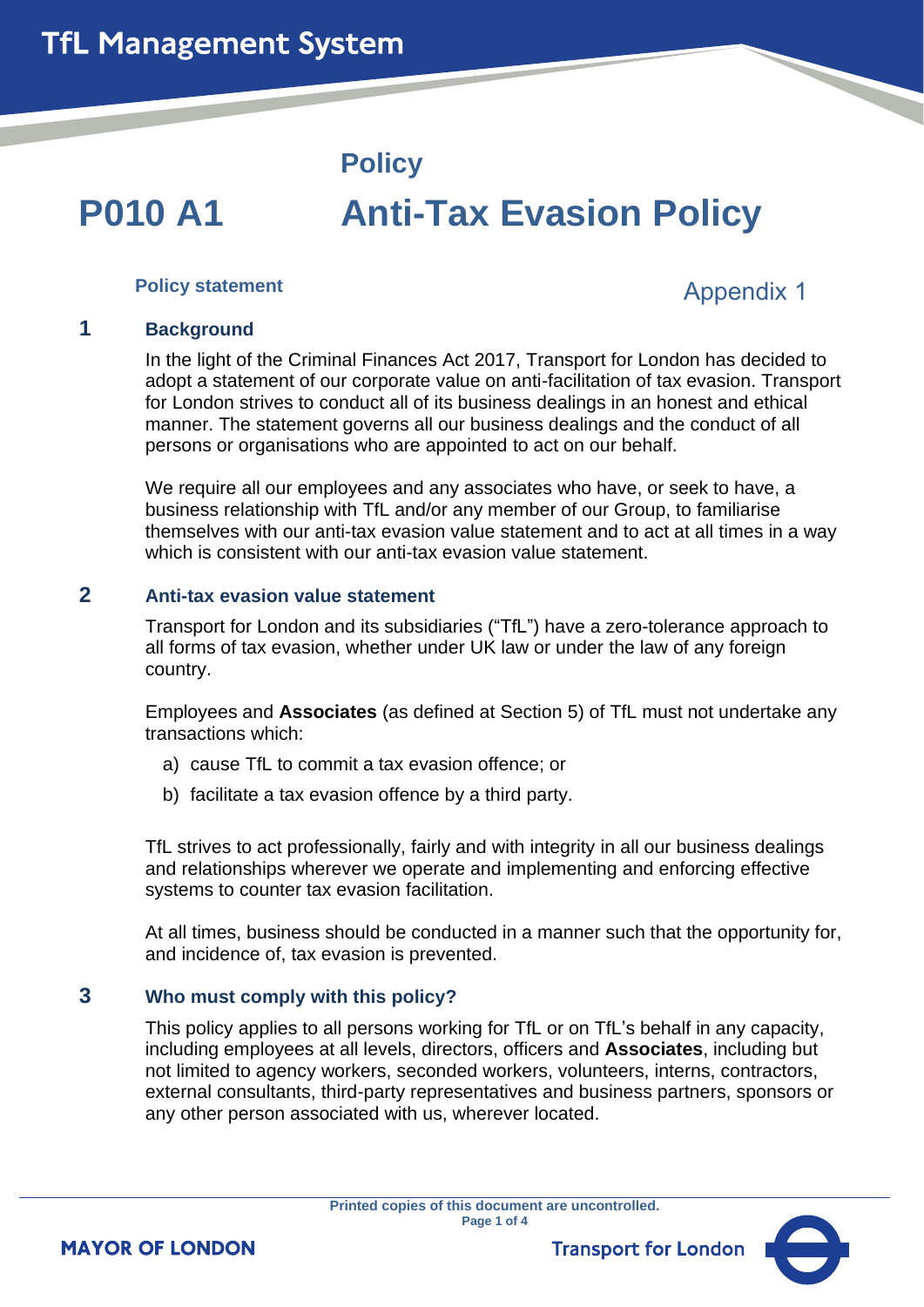#### **4 Who is responsible for this policy?**

The Senior Accounting Officer (SAO), supported by the Chief Officers of TfL, has overall responsibility for ensuring that this policy complies with our legal obligations, and for ensuring our employees and **associates** comply with it. The SAO for the group is the Statutory Chief Finance Officer. This policy is adopted by TfL. It may be varied or withdrawn at any time, in TfL's absolute discretion. Employees in leadership positions are responsible for ensuring those reporting to them understand and comply with this policy and are given adequate training on fraud.

#### **5 Definitions**

For the purposes of this policy:

**Associates** includes contractors or an agent of TfL (other than a contractor) who is acting in the capacity of an agent, or any person who performs services for and on behalf of TfL who is acting in the capacity of a person or business performing such services.

**Tax Evasion** means an offence of cheating the public revenue or fraudulently evading UK tax, and is a criminal offence. The offence requires an element of fraud, which means there must be deliberate action, or omission with dishonest intent.

**Foreign Tax Evasion** means evading tax in a foreign country, provided that the conduct is an offence in that country and would be a criminal offence if committed in the UK. As with **tax evasion¸** the element of fraud means there must be deliberate action, or omission with dishonest intent.

**Tax Evasion Facilitation** means being knowingly concerned in, or taking steps with a view to, the fraudulent **evasion** of **tax** (whether UK **tax** or **tax in a foreign country** by another person, or aiding, abetting, counselling or procuring the commission of that offence. Tax evasion facilitation is a criminal offence, where it is done deliberately and dishonestly.

**Tax evasion is not the same as tax avoidance** or tax planning. Tax evasion involves deliberate and dishonest conduct. Tax avoidance is not illegal and involves taking steps, within the law, to minimise tax payable (or maximise tax reliefs).

**Tax** means all forms of UK taxation, including but not limited to corporation tax, income tax, value added tax, stamp duty, stamp duty land tax, national insurance contributions (and their equivalents in any non-UK jurisdiction) and includes duty and any other form of taxation (however described).

#### **6 Corporate responsibilities**

TfL has completed a risk assessment and has established procedures governing certain transactions with third parties designed to prevent specific areas of possible tax evasion by a third party.

> **Printed copies of this document are uncontrolled. Page 2 of 4**



**MAYOR OF LONDON**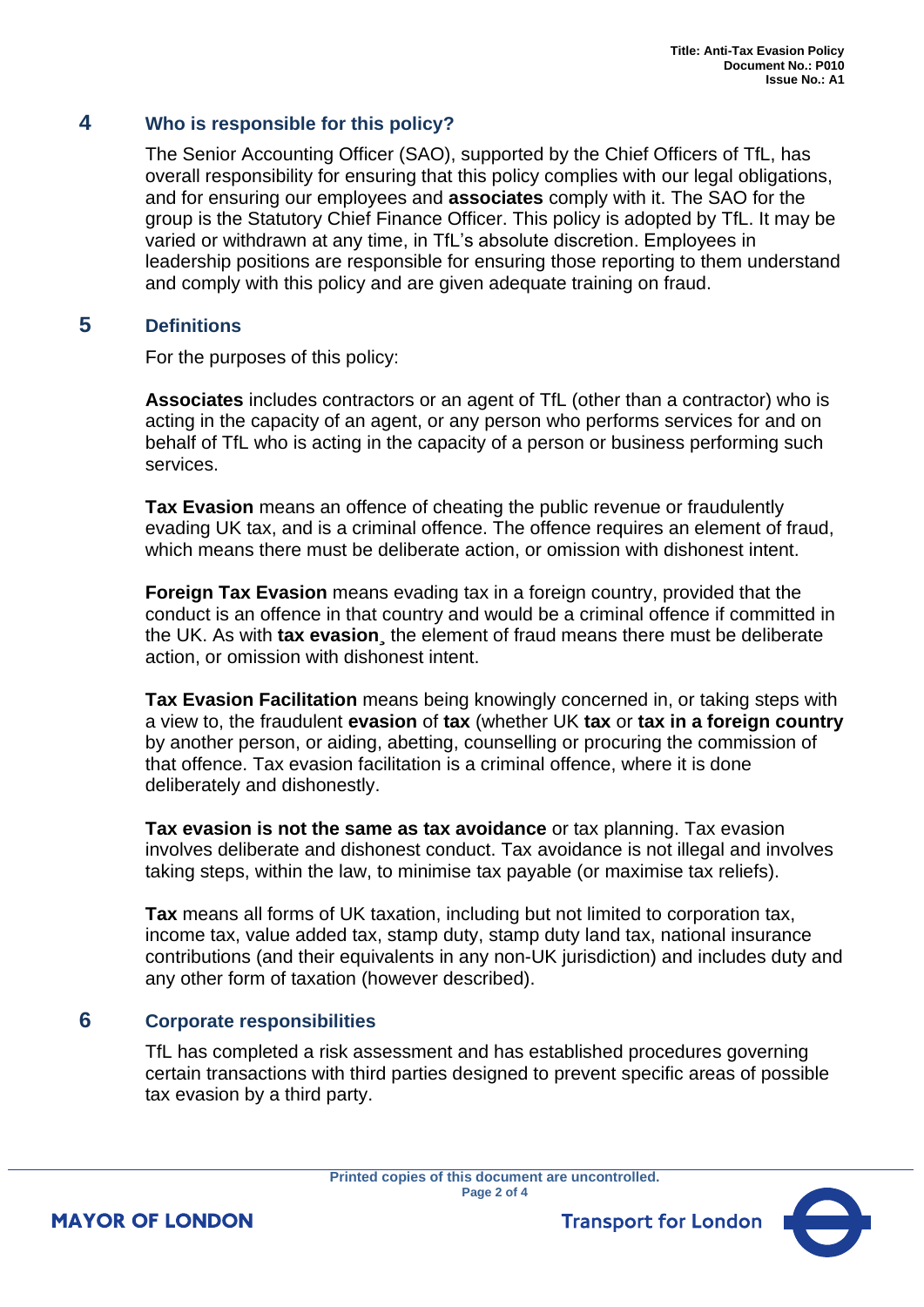### **7 What team members and associates must not do**

Employees and **Associates** must at all times adhere to TfL's anti-tax evasion value statement and must ensure that they read, understand and comply with this policy. It is not acceptable for employees or **associates** to:

- a) Engage in any form of facilitating Tax Evasion or Foreign Tax Evasion
- b) Aid, abet, counsel or procure the commission of a Tax Evasion offence or Foreign Tax Evasion offence by another person
- c) Fail to promptly report any request or demand from any third party to facilitate the fraudulent Evasion of Tax by another person, in accordance with this policy
- d) Engage in any other activity that might lead to a breach of this policy
- e) Threaten or retaliate against another individual who has refused to commit a Tax Evasion offence or a Foreign Tax Evasion offence or who has raised concerns under this policy
- f) Commit an offence under the law of any part of the UK consisting of being knowingly concerned in, or taking steps with a view to, the fraudulent evasion of tax.

#### **8 Prevention through vigilance**

There is not an exhaustive list of Tax Evasion opportunities. At a more general level, the best defense against Tax Evasion and facilitation of Tax Evasion remains the vigilance of our employees and **Associates** and the adoption of a common-sense approach supported by our clear procedures for [challenging wrongdoing.](https://transportforlondon.sharepoint.com/sites/Instructions-and-guidance-governance/SitePages/Challenging-wrongdoing.aspx) In applying common sense, team members must be aware of the following:

- a) Is there anything unusual about the manner in which an **Associate** of TfL is conducting their relationship with TfL or the third party?
- b) Is there anything unusual about the third party's or **Associate's** conduct or behavior in your dealings with them?
- c) Are there unusual payment methods?

Unusual payment methods and unusual conduct of third parties with **Associates** can be indicative that a transaction may not be as it seems.

#### **9 How to raise a concern**

Our employees have a responsibility to take reasonable action to prevent harm to TfL and we hold our employees accountable for their actions and omissions. Any actions that breach the Criminal Finances Act 2017 and the tax laws of wherever we operate bring harm to TfL and will not be tolerated.

You are responsible for properly following TfL's policies and procedures. These ensure that all taxes are properly paid. If you are ever asked by anyone either inside or outside our organisation to go outside our standard procedures, this must be reported without delay, as someone may be attempting to evade tax. Please refer to TfL's [Challenging wrongdoing](https://transportforlondon.sharepoint.com/sites/Instructions-and-guidance-governance/SitePages/Challenging-wrongdoing.aspx) page for details on how you can report any queries or concerns.



**Transport for London**